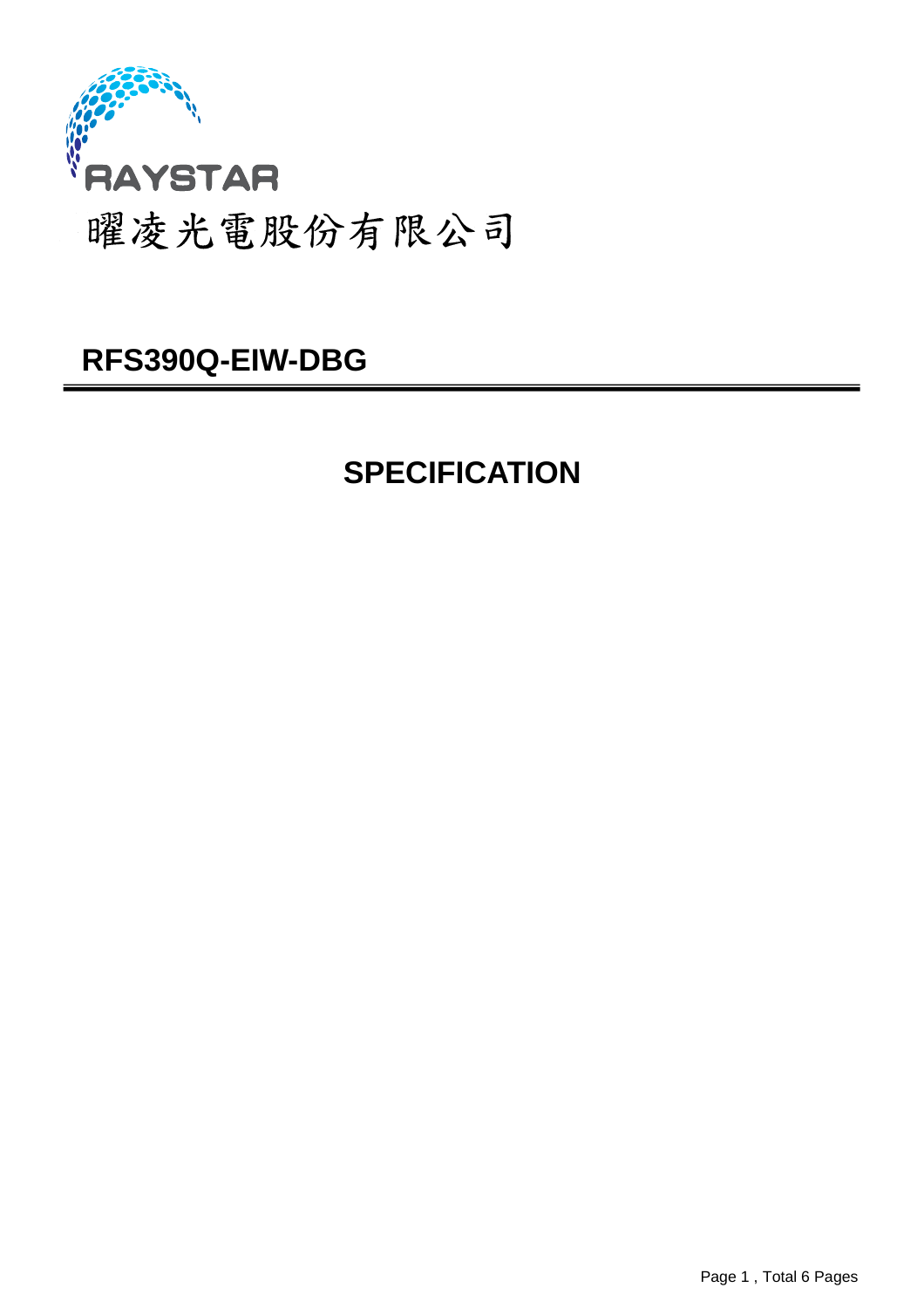

### **General Specifications**

- Size: 3.9 inch
- Dot Matrix: 480 x 128 x RGB (TFT) dots
- Module dimension:  $122.0 \times 44.0 \times 9.8$ (max) mm
- Active area: 95.04 x 25.34 mm
- Dot pitch:  $0.066(W) \times 0.198(H)$  mm
- LCD type: TFT, Normally White, Transmissive
- View Direction: 12o'clock
- Gray Scale Inversion Direction: 6 o'clock
- Aspect Ratio: Bar Type
- TFT Driver IC: SSD1963
- TFT Interface: Digital 8080 family MPU 8bit/16bit
- **PCAP IC: CYTMA568 Or Equal**
- **PCAP FW Version: TBD**
- Backlight Type: LED, Normally White
- Color arrangement: RGB-STRIPE

\*Color tone slight changed by temperature and driving voltage.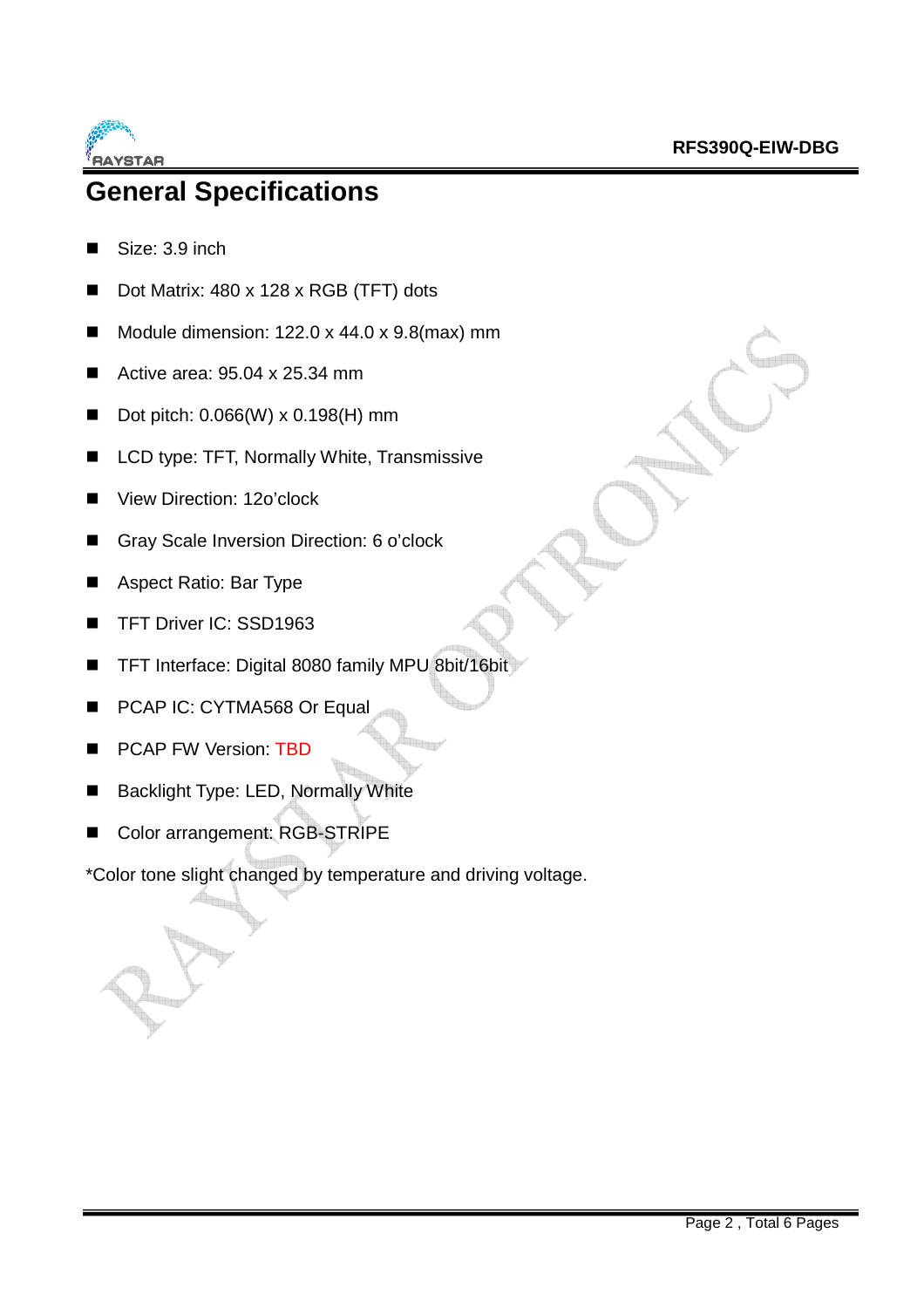

#### **Interface 1. LCM PIN Definition**

| Pin            | <b>Symbol</b>   | <b>Function</b>                                       |
|----------------|-----------------|-------------------------------------------------------|
| 1              | <b>GND</b>      | System round pin of the IC. Connect to system ground. |
| $\overline{2}$ | <b>VDD</b>      | Power Supply: +3.3V                                   |
| 3              | BL_E            | Backlight control signal, H: On \ L: Off              |
| 4              | D/C             | Data/Command select                                   |
| 5              | <b>WR</b>       | Write strobe signal                                   |
| 6              | <b>RD</b>       | Read strobe signal                                    |
| $\overline{7}$ | DB <sub>0</sub> | Data bus                                              |
| 8              | DB1             | Data bus                                              |
| 9              | DB <sub>2</sub> | Data bus                                              |
| 10             | DB <sub>3</sub> | Data bus                                              |
| 11             | DB4             | Data bus                                              |
| 12             | DB <sub>5</sub> | Data bus                                              |
| 13             | DB <sub>6</sub> | Data bus                                              |
| 14             | DB7             | Data bus                                              |
| 15             | DB <sub>8</sub> | Data bus (When select 8bits mode, this pin is NC)     |
| 16             | DB <sub>9</sub> | Data bus (When select 8bits mode, this pin is NC)     |
| 17             | <b>DB10</b>     | Data bus (When select 8bits mode, this pin is NC)     |
| 18             | <b>DB11</b>     | Data bus (When select 8bits mode, this pin is NC)     |
| 19             | <b>DB12</b>     | Data bus (When select 8bits mode, this pin is NC)     |
| 20             | <b>DB13</b>     | Data bus (When select 8bits mode, this pin is NC)     |
| 21             | <b>DB14</b>     | Data bus (When select 8bits mode, this pin is NC)     |
| 22             | <b>DB15</b>     | Data bus (When select 8bits mode, this pin is NC)     |
| 23             | NC              | No connect                                            |
| 24             | <b>NC</b>       | No connect                                            |
| 25             | <b>CS</b>       | Chip select                                           |
| 26             | <b>RESET</b>    | Hardware reset                                        |
| 27             | DISP_ON         | Display on/off control                                |
| 28             | <b>NC</b>       | No connect                                            |
| 29             | <b>NC</b>       | No connect                                            |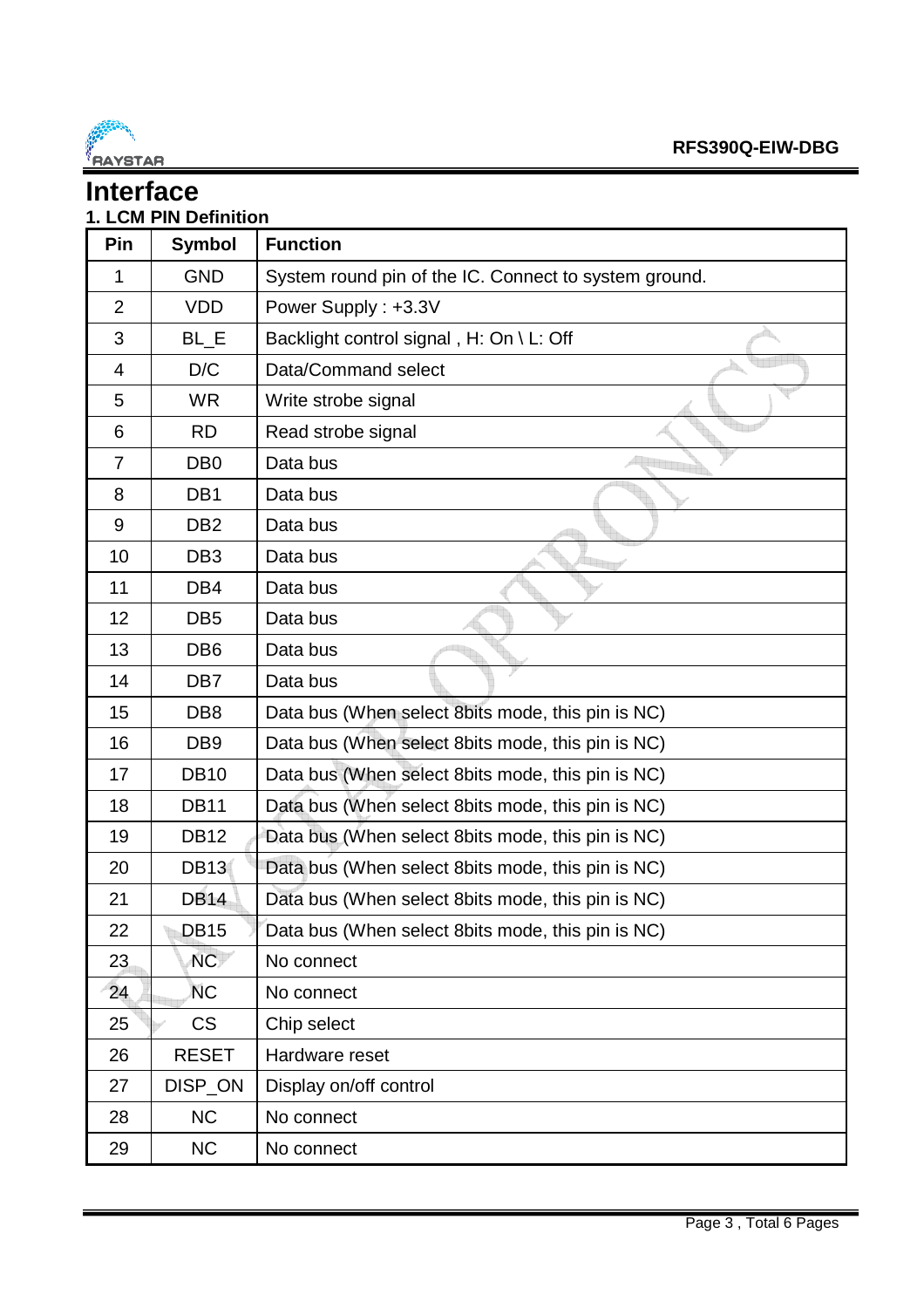

| 30 | <b>NC</b> | No connect                       |
|----|-----------|----------------------------------|
| 31 | NC        | No connect                       |
| 32 | NC        | No connect                       |
| 33 | VLED-     | VLED- for B/L LED inverter (GND) |
| 34 | VLED-     | VLED- for B/L LED inverter (GND) |
| 35 | VLED+     | VLED+ for B/L LED inverter (+5V) |
| 36 | VLED+     | VLED+ for B/L LED inverter (+5V) |

### **2. PCAP PIN Definition**

| Pin            | <b>Symbol</b> | <b>Function</b>                |  |  |  |
|----------------|---------------|--------------------------------|--|--|--|
| 1              | <b>VSS</b>    | Ground for analog circuit      |  |  |  |
| 2              | <b>VDDT</b>   | Power Supply: +3.0V            |  |  |  |
| 3              | <b>SCL</b>    | I2C clock inputI2C clock input |  |  |  |
| $\overline{4}$ | <b>NC</b>     | No connect                     |  |  |  |
| 5              | <b>SDA</b>    | I2C data input and output      |  |  |  |
| 6              | <b>NC</b>     | No connect                     |  |  |  |
| $\overline{7}$ | /RST          | External Reset, Low is active  |  |  |  |
| 8              | <b>NC</b>     | No connect                     |  |  |  |
| 9              | /INT          | External interrupt to the host |  |  |  |
| 10             | <b>VSS</b>    | Ground for analog circuit      |  |  |  |

GY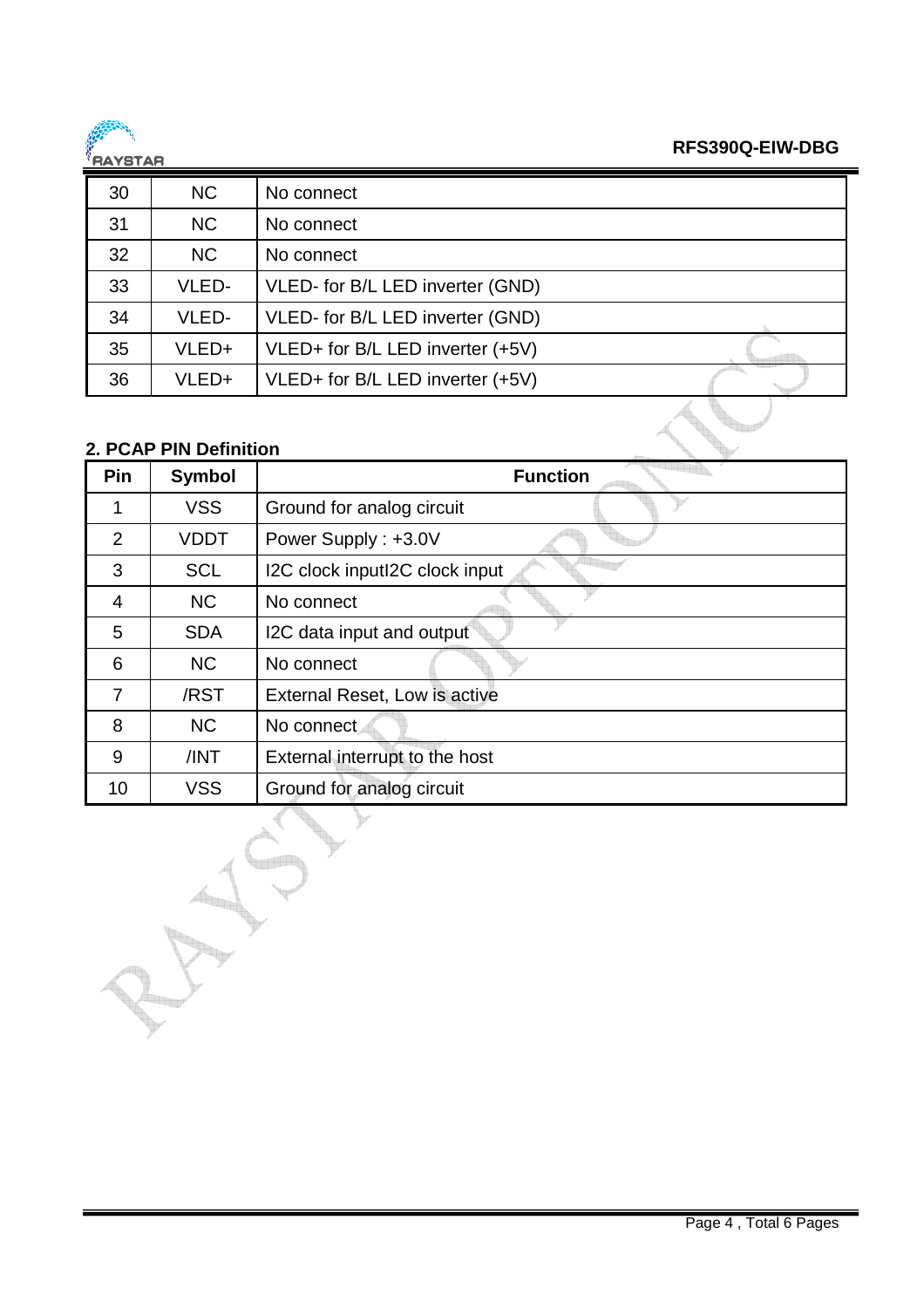

## **Contour Drawing**